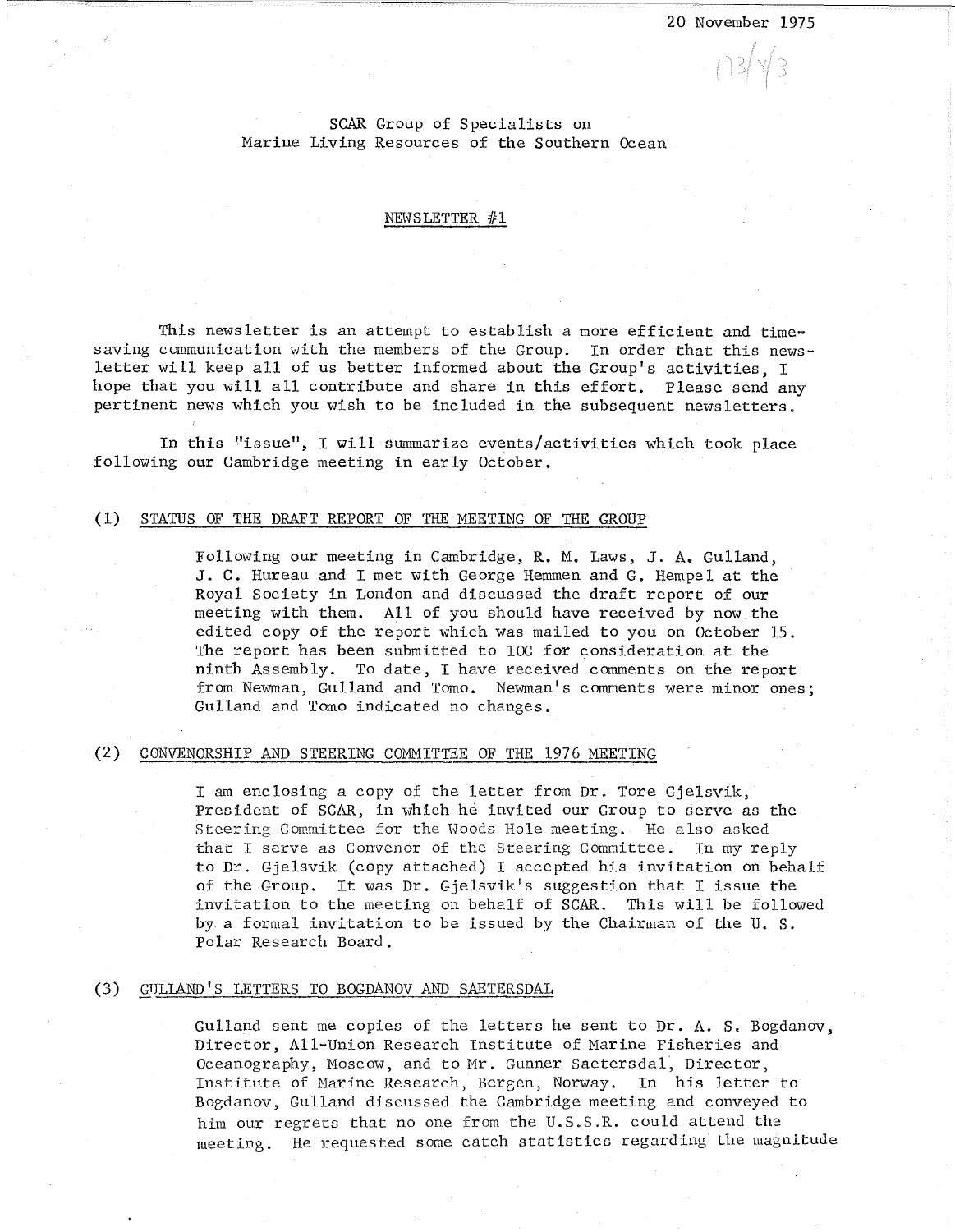of the present Russian harvests in the Antarctic and Subantarctic. In the letter to Saetersdal, Gulland asked that suggestions of names for a Norwegian scientist as member of the Group of Specialists be sent to me with a copy to George Hemmen.

#### (4) ACRONYM FOR THE PROPOSED ANTARCTIC PROGRAM

R. M. Laws has recently suggested that the Group may wish to consider the following acronym for our Antarctic Program:

## BIOMASS: Biological Investigations of the Marine Antarctic System and Stocks.

Sidney Holt wrote that he likes it, and Gulland, although he expressed personal regret for the loss of CRYL, has graciously accepted it!

Any comments from the rest of the Group?

# , (5) POLAR RESEARCH BOARD, U.S. NATIONAL ACADEMY OF SCIENCES

 $L_{\nu}$  Lou DeGoes, Executive Secretary of the Board, has already reserved the Academy Summer Center in Woods Hole for our August meeting.

The Woods Hole Conference in 1976 has been included on the Agenda of the Polar Research Board at its meeting next month (5-6 December). As a member of the Board, I will discuss the Group's plans for the August meeting. I will also discuss with Chairman Zumberge our request for financial support for those who need assistance to attend the Woods Hole meeting.

## (6) OTHER ACTIVITIES

On October 29, I sent a letter to Jean Prevost, Chairman of the Subcommittee on Bird Biology, asking him to prepare a draft report **on Antarctic birds.** <sup>~</sup>

- Also on October 29, an invitation was sent to David Tranter (Australia) to join our Group.
- On November 12, a letter was sent to Rene Delepine (France) requesting that he prepare a draft report on Antarctic/Subantarctic seaweeds.

Katherine A. Green, who has recently completed her Ph.D. dissertation at Texas A&M, (Simulation of the Pelagic Ecosystem of the Ross Sea, Antarctica: A Time-Varying Compartmental Model), has written at my request, a draft to be used in Appendix I Section 2.4 dealing with the modeling of the Antarctic marine ecosystem. The draft will be sent to Gulland who is in charge of that section.

2